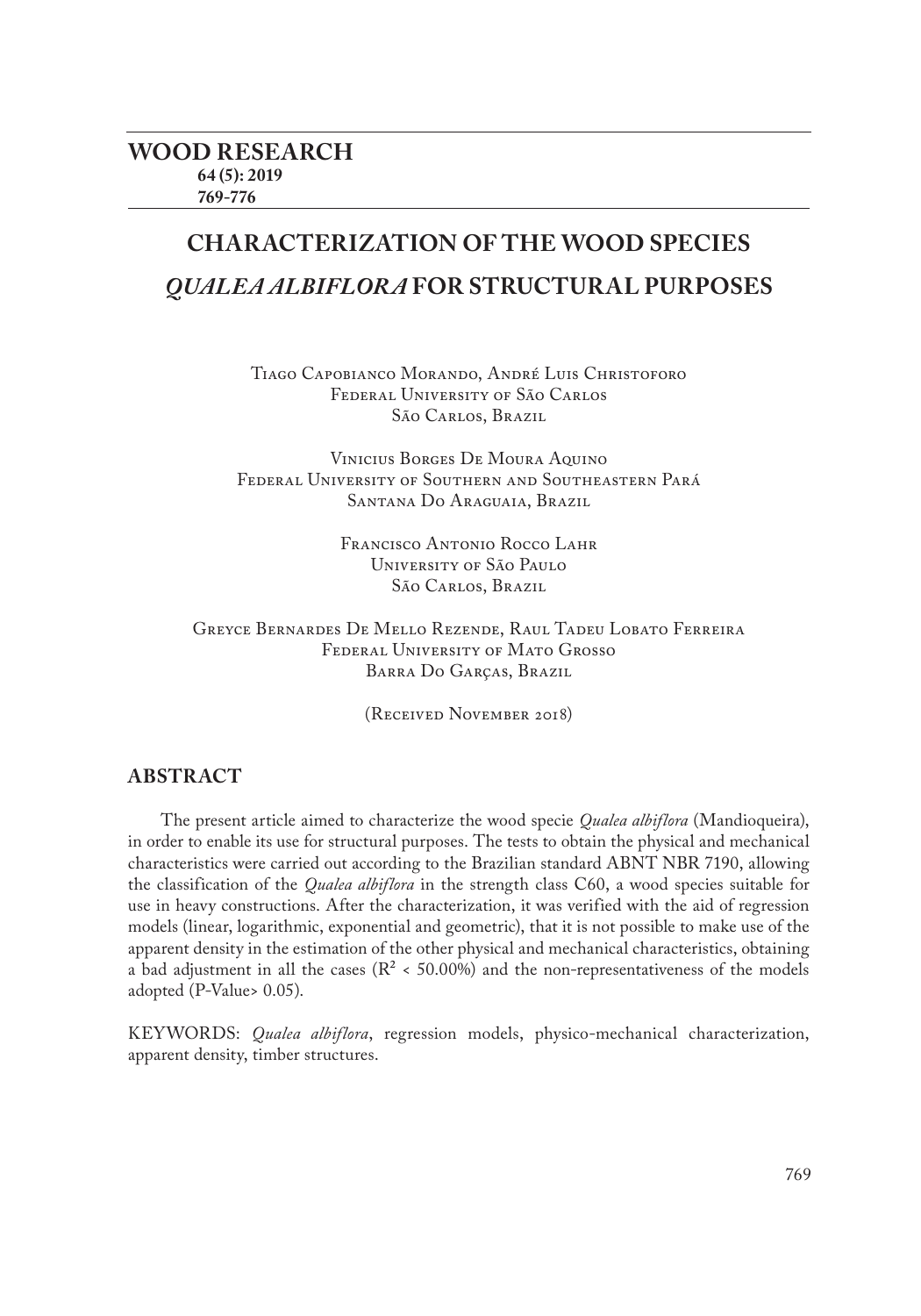## **INTRODUCTION**

Wood is a material of recurrent use in the most diverse sectors of the economy, due to its wide availability, being a product found in abundance in nature, as well allowing its work with equipment of simple use (Pfeil and Pfeil 2003). Among the possibilities of use for civil construction, it can be seen from roofing, forms for reinforced concrete and composing structures responsible for high strengths, since in terms of resistance, it is comparable to the materials most commonly used in Brazilian civil construction, such as steel and reinforced concrete (Dias and Lahr 2004).

There is a great availability of wood species in Brazil, which can be used for a wide range of purposes, from the making of furniture to the structures of buildings and bridges. However, even the nation having a rich variety of species, few are actually used, leading to a predatory use of more usual species (Correa 1998, Sales 2004, Lahr et al. 2016).

In Brazil, to use timber structures, the data provided in Annex E of standard ABNT NBR 7190: 1997 are used, which relate to the physical and mechanical characteristics of some species of wood for balance moisture at 12%. However, there is a limited range of wood varieties and characteristics, thus making the characterization of more national species interesting (Christoforo et al. 2017).

In order to make proper use of wood as a structural material, its proper characterization is necessary, however, in order to obtain such values, it is necessary to follow the procedures described in Annex B of ABNT NBR 7190: 1997, which requires high cost of performing the tests, which hampers the correct use of the material (Dias and Lahr 2004).

A possible exit to characterize the wood is to make use of the apparent density, which is an easily obtainable experimental value, which consists on the ratio of apparent mass by its apparent volume and that allows the estimation of the other properties of the wood (Zenid 2009, Nahuz et al. 2013, Almeida et al. 2014, Machado et al. 2014, Christoforo et al. 2016, Christoforo et al. 2017).

Thus, to make proper use of wood as a structural material and contribute to the use of new wood species in civil construction, this research aims to characterize *Qualea albiflora* wood specie, determining its physical and mechanical properties and evaluate the possibility to estimate strength properties by apparent density.

# **MATERIALS AND METHODS**

In all the tests, homogeneous lots were used, as required by the Brazilian standard (ABNT NBR 7190: 1997). Thus, for lumber, the batch volume cannot exceed 12  $m<sup>3</sup>$ , in which the specimens should be randomly removed, with the restriction of one per piece of wood. In order to carry out the tests, the wood specie *Qualea albiflora* was stored at a climate chamber with moisture content of approximately 12%, this being the value defined as the reference for equilibrium moisture by the Brazilian standard. All the tests described here were performed at the Wood and Timber Structures Laboratory (LaMEM) of the University of São Paulo (USP) at the São Carlos campus, according to the procedures described in Annex B of the Brazilian standard ABNT NBR 7190 (1997). The specimens used were obtained from a lot of wood from the north of the Brazilian state of Roraima (2°22'43''N; 60°55'46"W).

In this research, it was performed a full characterization, according the Brazilian Standard ABNT NBR 7190 (1997), determining the following physical and mechanical properties: apparent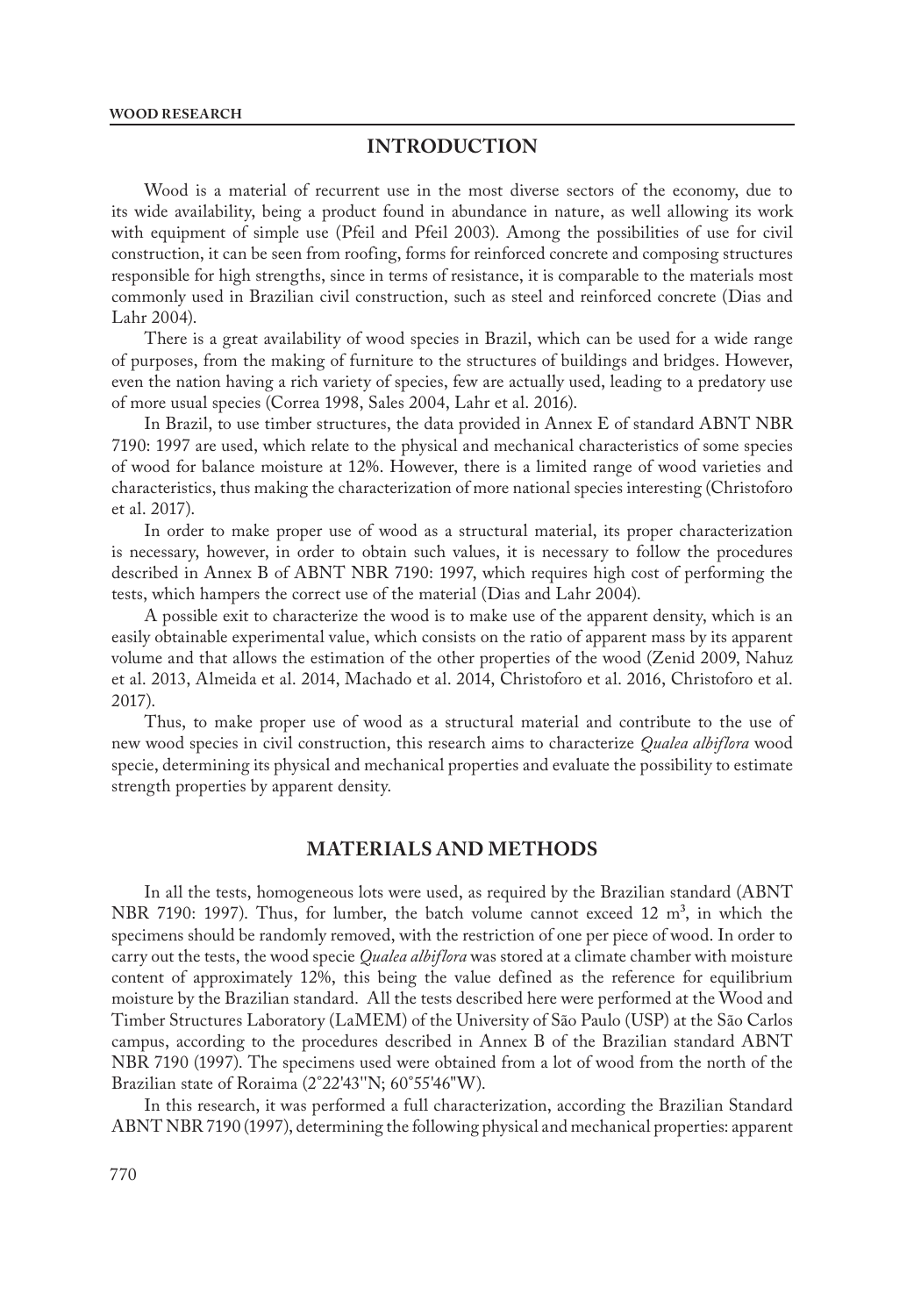density (*ρap,12%*), total radial shrinkage (TRR), total tangential shrinkage (TTR), compressive strength parallel to the grain  $(f<sub>c0</sub>)$ , tensile strength parallel to fibers  $(f<sub>r0</sub>)$ , tensile strength normal to the grain  $(f_{t90})$ , shear strength parallel to the grain  $(f_{v0})$ , splitting strength  $(f_{v0})$ , conventional strength on static bending test  $(f_m)$ , hardness parallel to the grain  $(f_{H0})$ , hardness normal to the grain  $(f_{H90})$ , toughness  $(W)$ , modulus of longitudinal elasticity in compression parallel to the grain  $(E_{c0})$ , modulus of elasticity in tension parallel to the grain  $(E_{t0})$  and conventional modulus of elasticity on static bending test (*Em*). On Fig. 1, it is described the scheme of wood specimens.



*Fig. 1: Specimen scheme and dimensions of wood specimens (dimensions in mm).*

It should be noted that 15 values for each one of its physical (3) and mechanical properties (9) were investigated, resulting in 180 experimental values obtained.

The machine used on the tests was an universal test machine EMIC®, with load cell of 500 kN, with stress rate of 10 MPa per minute.

The procedure described on Brazilian Standard ABNT NBR 7190 (1997) is similar to the procedure disposed on international standard ISO 13061 (2017), widely used internationally for wood characterization.

In order to allow classification of *Qualea albiflora* wood in one of the strength classes provided for in the Brazilian standard, it is used the Eq. 1, where  $f_{wk}$  is the characteristic strength and  $n$  is the number of specimens analyzed. To make use of Eq. 1, it is necessary to order the strength values in ascending order, to ignore the highest value, if the sample number is odd and not to adopt a characteristic value lower than f1 or 0.70 of the average strength.

$$
f_{\rm wk} = \left(2 \cdot \frac{x_1 + x_2 + \dots + x_{\frac{n}{2}-1}}{\frac{n}{2}-1} - x_{\frac{n}{2}}\right) \cdot 1,1
$$
 (1)

The estimation of the physical and mechanical characteristics is done with the use of regression models, based on analysis of variance (ANOVA). From the data of the apparent density, obtained in the moisture content to 12% for the wood of the species *Qualea albiflora*, Eqs. 2 to 5 are used to verify the possibility of the estimation of the properties, being they correspondent to the linear regression models, exponential, logarithmic and geometric respectively.

$$
Y = a + b \cdot (\rho_{ap,12\%}) \tag{2}
$$

$$
Y = a \cdot e^{(b \cdot \rho_{\text{up,12W}})} \tag{3}
$$

$$
Y = a + b \cdot ln(\rho_{ap,12\%})
$$
 (Log – logarithmic) (4)

$$
Y = a \cdot (\rho_{ap,12\%})^{\circ} \tag{5}
$$

771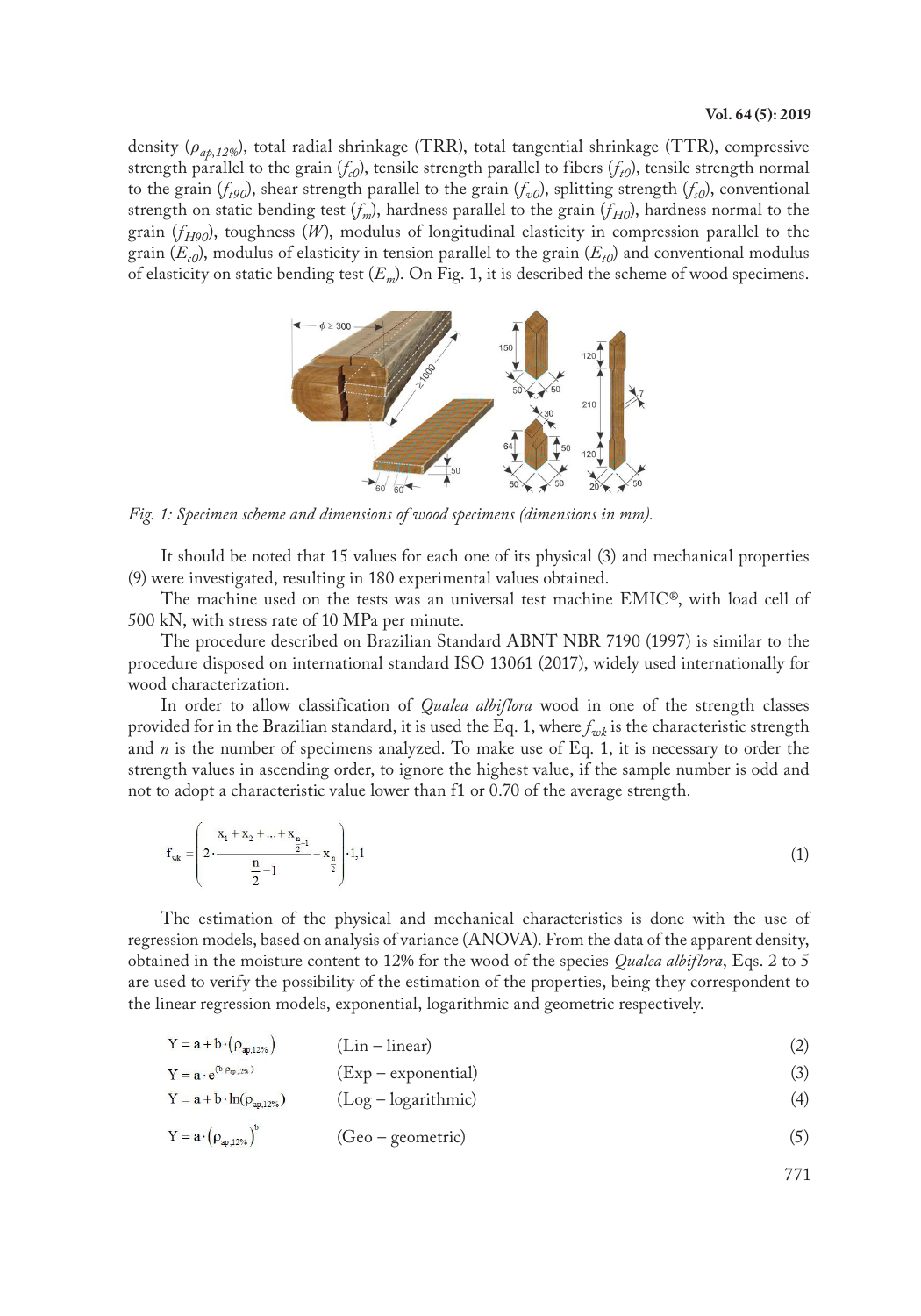#### **WOOD RESEARCH**

When using ANOVA, a significance level of 5% (*α*) was considered, and when the P-value is below that level, the estimate of the studied characteristic is accepted as a function of the apparent density, the opposite being done for when *P*-value is higher than the level of significance. That is, it is considered as the null hypothesis the non-representativeness of the set and, alternatively, the representativeness.

In order to determine the regression model that provides the best fit of the studied magnitude with respect to the apparent density, it is used the coefficient of variation  $(R<sup>2</sup>)$  to find among the models considered significant by the ANOVA method, which best adjusts the values obtained.

### **RESULTS AND DISCUSSION**

In Tab. 1, the physical and mechanical wood properties of the species *Qualea albiflora* are determined experimentally, knowing that they were obtained for a total of 15 specimens in a batch considered homogeneous, where are the mean values and CV is the coefficient of variation.

| Properties                             | Mean value | Minimum | <b>Maximum</b> | CV(%) | $f_{wk}$ (MPa) |
|----------------------------------------|------------|---------|----------------|-------|----------------|
| $\rho_{ap,12\%}$ (kg·m <sup>-3</sup> ) | 850        | 790     | 910            | 3.9   |                |
| <b>TRR (%)</b>                         | 4.72       | 3.97    | 6.50           | 13.75 |                |
|                                        |            |         |                |       |                |
| TTR(%)                                 | 9.34       | 7.34    | 11.09          | 12.10 |                |
| $f_{c0}$ (MPa)                         | 70.93      | 54.00   | 93.00          | 14.64 | 60,5           |
| $f_{t0}$ (MPa)                         | 91.00      | 41.00   | 140.00         | 32.49 | 63,7           |
| $f$ <sub>t90</sub> (MPa)               | 2.85       | 1.40    | 5.70           | 50.61 | 1,99           |
| $f_{v0}$ (MPa)                         | 17.13      | 12.00   | 22.00          | 15.73 | 15,03          |
| $f_{s0}$ (MPa)                         | 0.57       | 0.40    | 1.00           | 29.09 | 0,4            |
| $\rm{f_{M}}$ (MPa)                     | 113.10     | 81.00   | 184.00         | 22.92 | 81             |
| $E_{c0}$ (MPa)                         | 19143      | 14169   | 23297          | 12,78 |                |
| $E_{t0}$ (MPa)                         | 18738      | 15375   | 21936          | 9,83  |                |
| $E_M$ (MPa)                            | 18436      | 14717   | 25526          | 14,68 |                |
| $f_{\mathrm{H}0}$ (MPa)                | 111,1      | 67      | 162            | 20,66 | 82,87          |
| $f_{H90}$ (MPa)                        | 74,2       | 46      | 149            | 30,40 | 59,03          |
| W(N,m)                                 | 118,4      | 85      | 166            | 19,86 |                |

*Tab. 1: Descriptive statistics of experimentally obtained values for wood species Qualea albiflora.*

When comparing the values obtained in Tab. 1 with those presented in Annex E of ABNT NBR 7190 (1997), it is noted that the values found are consistent with those already tabulated. In order to determine the apparent density property, it should be noted that this characteristic has an average of  $0.85$   $\text{g cm}^{-3}$ , the same value found by Stolf and Lahr (2002), being also very close to the data provided by the Brazilian standard of  $0.86$  g cm<sup>-3</sup>.

The Mandioqueira wood specie can be considered heavy ( $\rho_{ap,12\%}$  = 0.85 g cm<sup>-3</sup>) as it is pointed out by Zenid (2009), who classified Platonia insignis Mart wood species, with an apparent density close to *Qualea albiflora* (*ρap*,12% = 0.82 g. cm-3) with such classification, and can be used for heavy civil construction, such as stakes, beams and columns.

The value determined for the compressive strength parallel to the fibers  $(f_{c0})$ , is in agreement with that determined by Nahuz et al. (2013), with a value of 56.5 MPa, allowing its classification with strength class C60, being this category, the same found by Christoforo et al. (2016), where compressive strength parallel to the grain of 59.0 MPa was determined.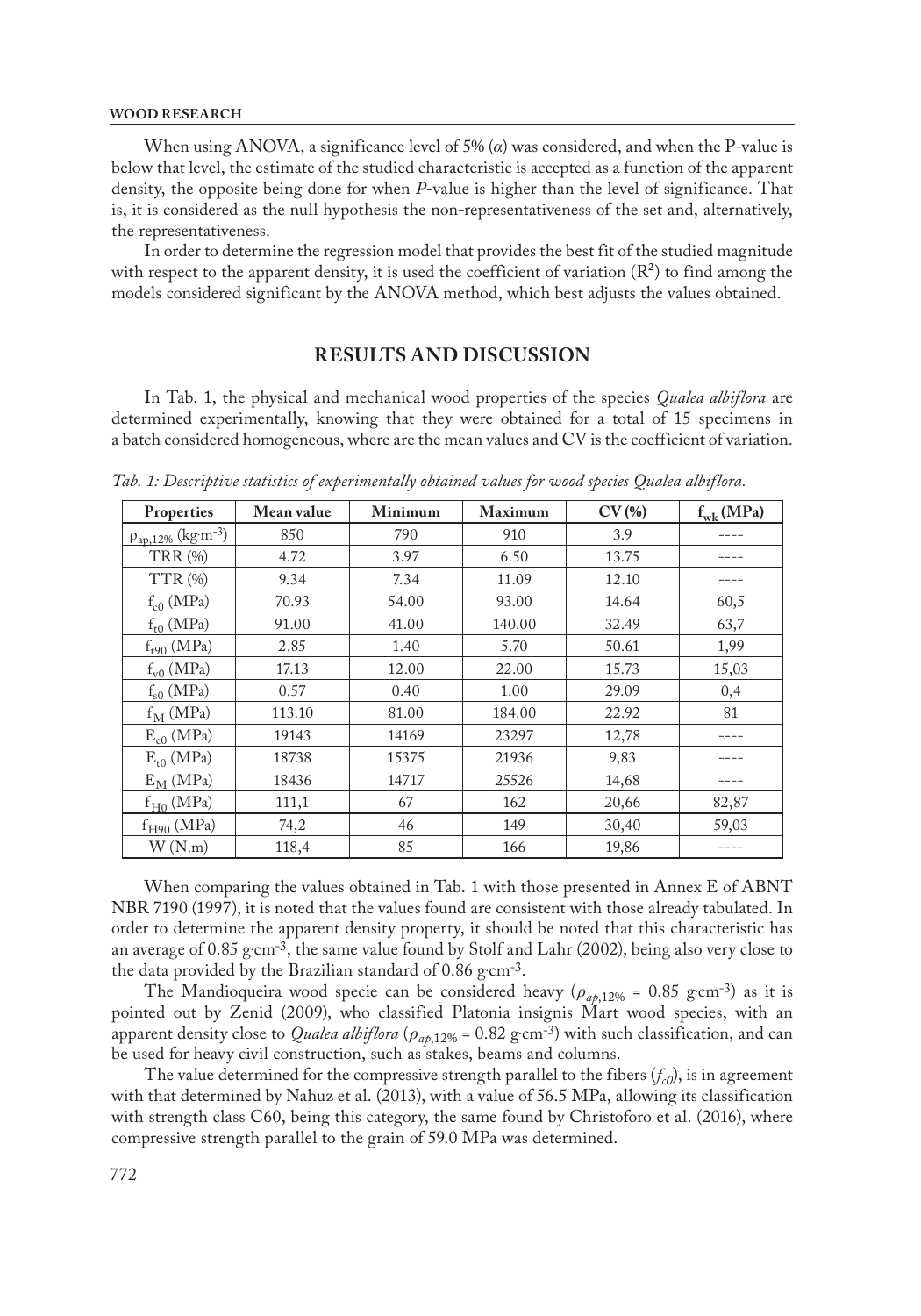The results obtained by Stolf and Lahr (2002) determined the values of toughness (W = 119 N·m) and static bending strength  $(f_M = 113.1 \text{ MPa})$ , which are very close to those obtained experimentally in this research.

The Brazilian Standard ABNT NBR 7190 (1997) prescribes the maximum value for CV for the characterization to be considered adequate, i.e., the statistical significance of results is guaranteed with no further evaluation. The values are 18% for normal efforts and 28% for tangential efforts. The properties  $f_{t0}$ ,  $f_{t90}$  presented a CV above the values higher than the values disposed on the Brazilian norm. It could be caused by the variability inherent to the tensile strength test (Pertuzzatti et al. 2018), for the parallel tensile strength test and the rupture form, which is fragile, for normal tensile strength test, considering the rupture plan on the wood specimen and the anatomic and internal structure of wood, demanding wood polyios is along the test. This literature demands more studies about this kind of rupture.

Tab. 2 presents the equation that best approximates the properties of wood specie *Qualea albiflora* by means of the apparent density. Where P-value allows evaluating the representativity (P-value < 0.05), or non-representativity (P-value > 0.05) of the regression models evaluated,  $R^2$ is the determination coefficient, whose function is to show how well the adopted model can adjust the sample, and the parameters *a* and *b* are used to make the curve adjustment.

| Properties                        | Model       | a         | b         | P-value | $R^2(%)$ |
|-----------------------------------|-------------|-----------|-----------|---------|----------|
| TRR                               | Logarithmic | 0.9703    | $-0.0760$ | 0.2883  | 8.62     |
| <b>TTR</b>                        | Logarithmic | 12.490    | $-0.1780$ | 0.0071  | 43.89    |
| $f_{c0}$                          | Geometric   | 0.4594    | 0.1453    | 0.0394  | 28.72    |
| $f_{t0}$                          | Geometric   | 0.6727    | 0.0531    | 0.0628  | 24.14    |
| $f_{t90}$                         | Exponential | 0.8796    | $-0.0110$ | 0.1276  | 16.92    |
| $f_{\rm v0}$                      | Geometric   | 0.9434    | $-0.0360$ | 0.5993  | 2.18     |
| $f_{s0}$                          | Logarithmic | 0.8263    | $-0.0450$ | 0.1797  | 13.39    |
| $f_{\rm M}$                       | Geometric   | 0.6077    | 0.0718    | 0.1441  | 15.67    |
| $f_{\underline{H0}}$              | Linear      | 0.8369    | 0.0001    | 0.7282  | 0.96     |
| $f_{H90}$                         | Linear      | 0.8241    | 0.0004    | 0.3474  | 6.81     |
| W                                 | Logarithmic | 0.4724    | 0.0799    | 0.0718  | 22.80    |
| $E_{c0}$                          | Logarithmic | $-0,564$  | 0,1438    | 0,0251  | 32,98    |
| $\rm E_{t0}$                      | Logarithmic | 0,5072    | 0,0351    | 0,7102  | 1,10     |
| $\text{E}_{\underline{\text{M}}}$ | Logarithmic | $-0,1890$ | 0,1062    | 0,1023  | 19,19    |

*Tab. 2: Estimation of physical and mechanical properties of Qualea albiflora based on apparent density.*

For the wood specie *Qualea albiflora* it is not possible to use the apparent density as an estimator of the other wood properties, since, for most of the characteristics, the models evaluated are not representative (P-value > 0.05). The only exceptions found were for the compressive strength parallel to the fibers, tangential shrinkage and modulus of elasticity in the compression parallel to the fibers. However, they presented low coefficients of representativeness  $(R<sup>2</sup> < 50.00%)$ , being not possible to use such models as an estimator.

A significant relationship was determined for the toughness of several wood species by Almeida et al. (2014), where a coefficient of determination of 87% for the geometric fit was reached.

It was studied by Logsdon et al. (2013) the dimensional stability of several species of wood and made the statistical treatment of the data by grouping the results, obtaining for most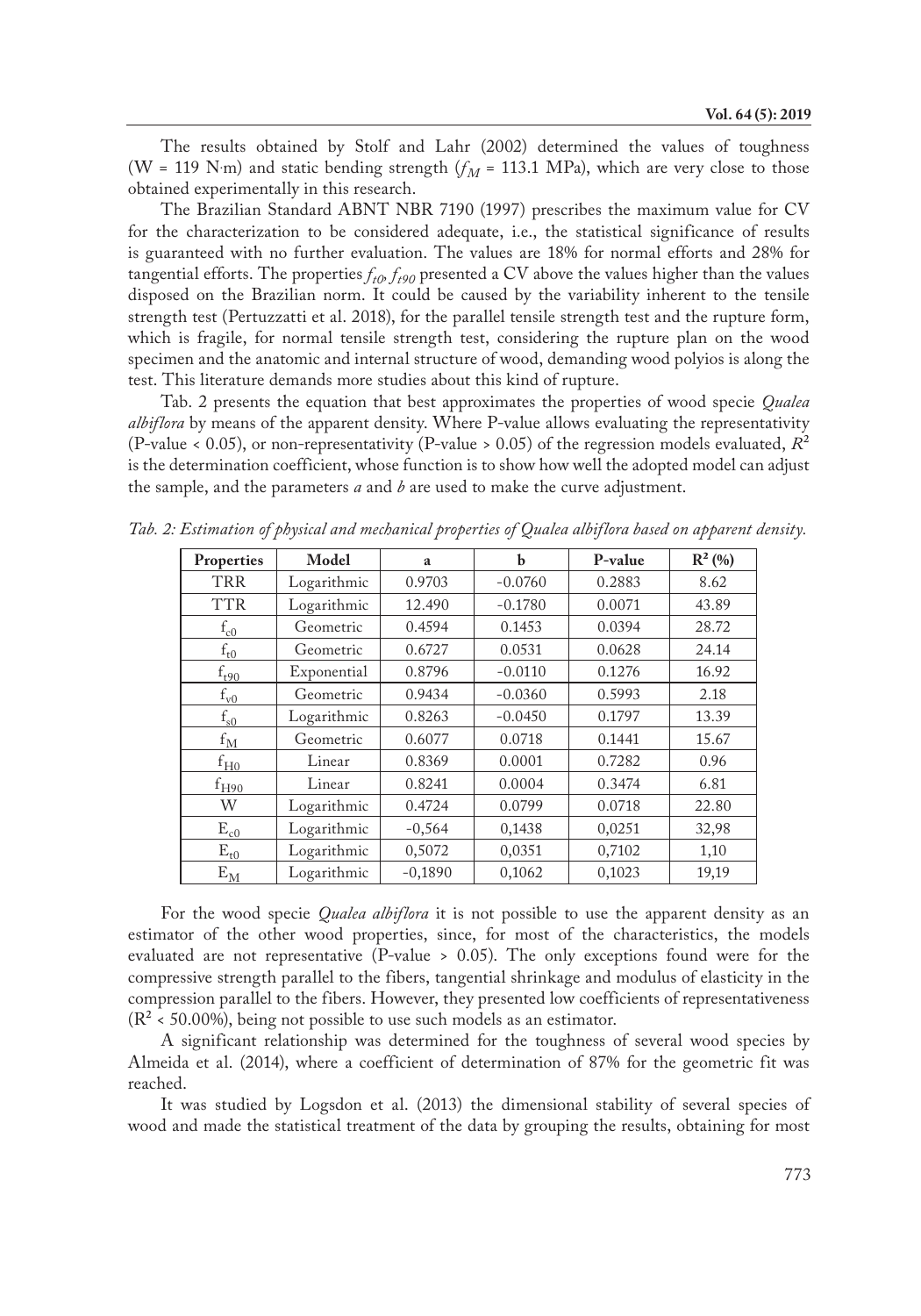properties the best fit as the geometric, using the basic density as an estimator. However, for the characteristics of the radial and tangential contraction, the regression models did not return a satisfactory result ( $\mathbb{R}^2$  < 20% in both cases). While it was possible to estimate the dry apparent density and at 12% moisture content ( $\mathbb{R}^2$  > 95%).

The geometric fit for a set of species was again verified by Dias and Lahr (2004), where the properties ( $f_{c0} f_{f0} f_{v0} f_{g0} f_{H0} f_{H90}$  and W) were obtained on the basis of apparent density, finding satisfactory adjustments for all characteristics, with a minimum determination coefficient of 62%.

When analyzing the influence of the Cupiúba wood extraction region (Silva et al. 2018) used the apparent density to estimate the other properties, when analyzing only this specie, obtained satisfactory adjustments ( $R^2 \ge 64.82\%$ ) with a predominance of linear adjustment.

# **CONCLUSIONS**

In this research, the physical and mechanical characteristics of *Qualea albiflora* wood were determined experimentally, and values consistent with those of the literature were obtained, as well as Brazilian Standard ABNT NBR 7190. This wood specie was classified in the strength class C50 of the hardwoods, demonstrating the possibility to use this wood specie for structural purpose in civil construction. It was also found that it is not possible to estimate these properties by means of the density, since as shown in Tab. 2, most of the relationships are not significant (*P*-value > 0.05) and the expressions determined do not represent well the samples, because for all properties, the  $R<sup>2</sup>$  value was less than 50%, and the smaller the proximity to 100%, the lower the quality of the regression.

## **REFERENCES**

- 1. Almeida, D.H., Scaliante, R.M., Christoforo, A.L., Varanda, L.D., Lahr, F.A.R., Calil Junior, C., 2014: Tenacidade da madeira como função da densidade aparente (Wood toughness in function of apparent density). Revista Madeira 38(1): 203-207.
- 2. ABNT NBR 7190, 1997: Projeto de estruturas de madeira (Timber Structure Design).
- 3. Christoforo, A.L., Almeida, T.H., Almeida, D.H., Santos, J.C., Panzera, T.H., Lahr, F.A.R., 2016: Shrinkage for some wood species estimated by density. International Journal of Materials Engineering 6(2): 23-27.
- 4. Christoforo, A.L., Arroyo, F.N., Silva, D.A.L., Panzera, T.H., Lahr, F.A.R., 2017: Full Characterization of *Callycophyllum multiflorum* wood specie. Engenharia Agrícola 37(4): 637-643.
- 5. Correa, G.S., 1998: Resistência ao embutimento da madeira compensada (Splitting strength in plywood). M. Eng. Thesis, Universidade de São Paulo, São Carlos, Brazil, Apr. 1998, 154 pp.
- 6. Dias, F.M., Lahr, F. A. R., 2004: Estimativa de propriedades de resistência e rigidez da madeira através da densidade aparente (Estimate of wood strength and stiffness properties by apparent density). Scientia Forestalis 65(2): 102-113.
- 7. Lahr, F.A.R., Arroyo, F.N., Almeida, T.H., Almeida Filho, F.M., Mendes, I.S., Christoforo, A. L., 2016: Full characterization of *Erisma uncinatum* Warm wood species. International Journal of Materials Engineering 6(5): 147-150.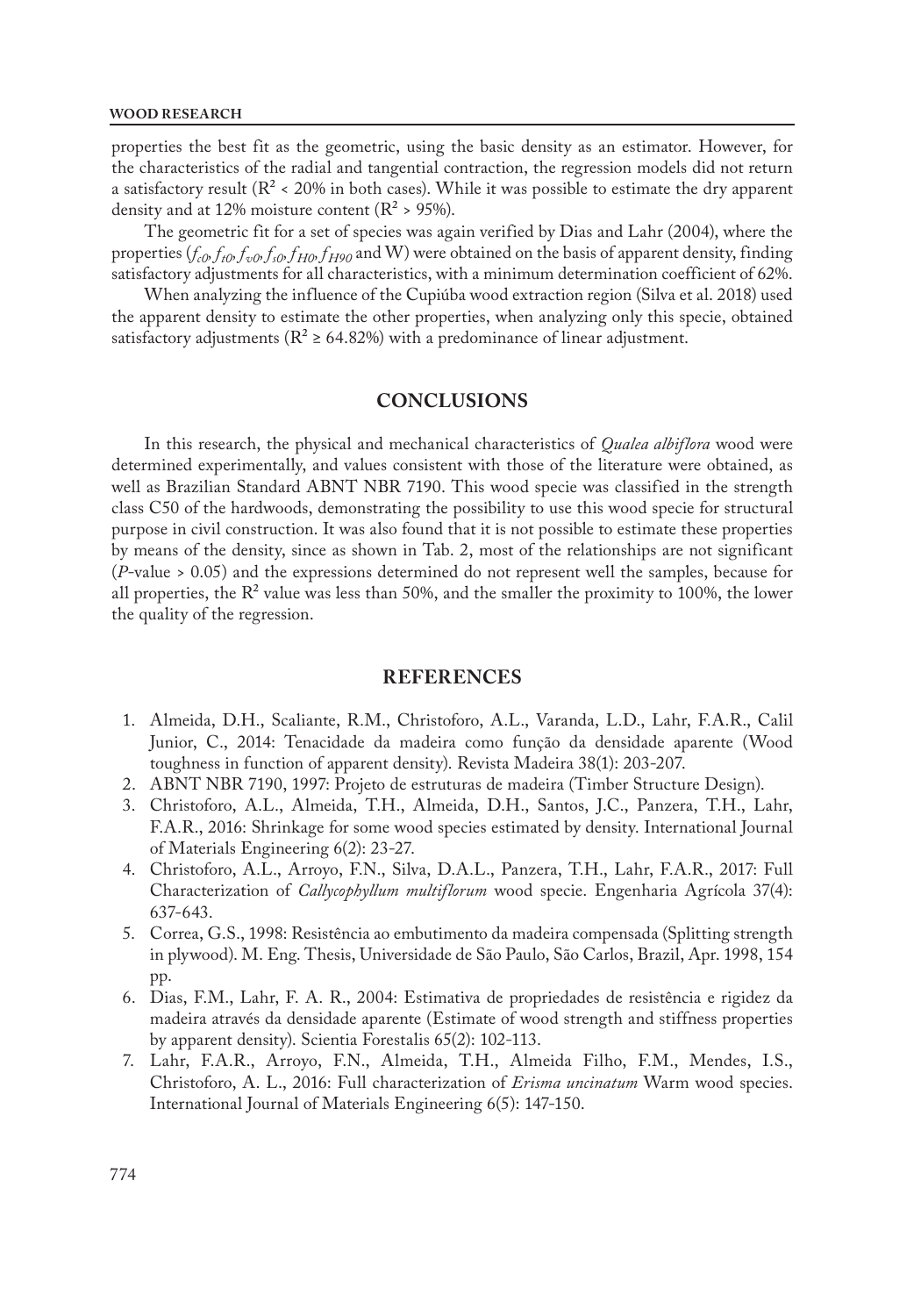- 8. ISO 13061, 2017: Physical and mechanical properties of wood. Test methods for small clear wood specimens.
- 9. Machado, J.S., Louzada, J.L., Santos, A.J.A., Nunes, L., Anjos, O., Rodrigues, J., Simões, R. M. S., Pereira, H., 2014: Variation of Wood density and mechanical properties of blackwood (*Acacia melanoxylon* R. Br.). Materials and Design 56: 975-980.
- 10. Nahuz, A.R., Miranda, M., Ielo, P., Pigozzo, R., Yojo, T., 2013: Catálogo de madeiras brasileiras para a construção civil (Brazilian wood species catalog for use in civil construction). Brazil: IPT, 104 pp.
- 11. Pertuzzatti, A., Missio, A.L., Cademaetori, P. H. G., Santini, E. J., Haselein, C.R., Berger, C., Gatto, D.A., Tondi, G., 2018: Effect of Process Parameter in the Thermomechanical Densification of *Pinus elliotti* and *Eucalyptus grandis* fast-growing Wood. BioResources 13: 1576-1590.
- 12. Pfeil, W., Pfeil, M., 2003: Estruturas de Madeira (Wood Structures). LTC. Rio, 240 pp.
- 13. Sales, A., 2004: Sistema de classes de resistência para dicotiledôneas: revisão da NBR 7190/97 (Strength Class system for hardwoods: Review of NBR 7190/97). Madeira: arquitetura e engenharia 5(13).
- 14. Stolf, D. O., Lahr, F. A. R., 2002: Tenacidade da madeira (Wood toughness). Madeira: Arquitetura e Engenharia 3(8): 1-11.
- 15. Zenid, G. J. Madeira, 2009: Uso Sustentável na Construção Civil (Wood, 2009: Sustainable use in civil construction), 2nd ed., Brazil: IPT.
- 16. Logsdon, N. B., 2013: Estabilidade dimensional: estimativas a partir da densidade básica (Dimensional stability: Estimates from basic density). Madeira: arquitetura e engenharia 4(12).
- 17. Silva, C.E.G., Almeida, D.H., Almeida, T.H., Chahud, E. Branco, L.A.M.N., Campos, C.I., Lahr, F.A.R., Christoforo, A.L., 2018: Influence of the procurement site on physical and mechanical properties of Cupiúba wood species. BioResources 13(2): 4118-4131.

Tiago Capobianco Morando, André Luis Christoforo Federal University of São Carlos Department of Civil Engineering São Carlos Brazil

Vinicius Borges De Moura Aquino\* Federal University of Southern and Southeastern Pará Technology College Santana Do Araguaia Brazil \*Corresponding author: aquino.vini@hotmail.com